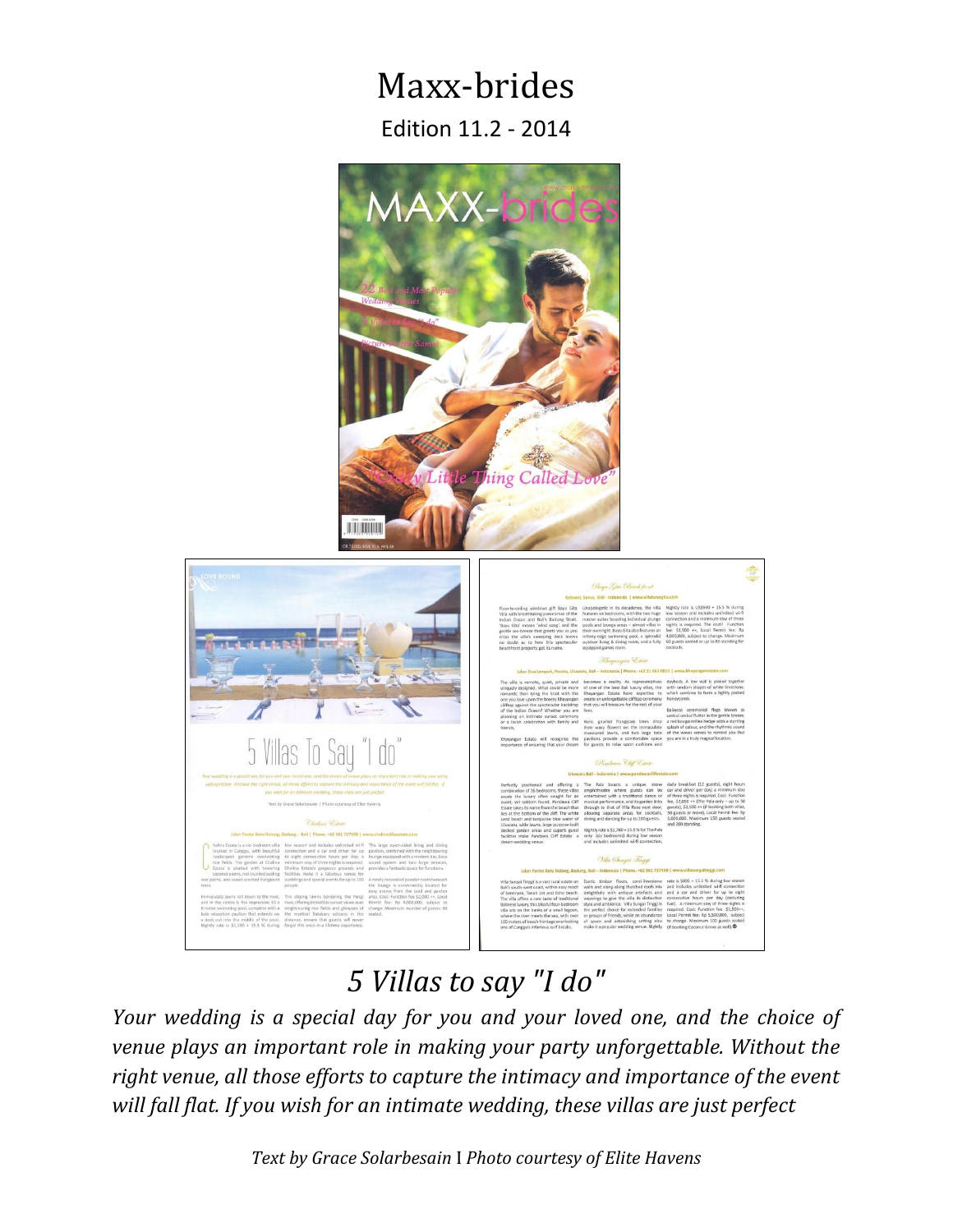## *Chalina Estate* Jalan Pantai Batu Bolong, Badung - Bali Phone. +62 361 737498 [www.chalinavillaestate.com](http://www.chalinavillaestate.com/)

Chalina Estate is a six- bedroom villa located in Canggu, with beautiful landscaped gardens overlooking rice fields. The garden at Chalina Estate is planted with towering coconut palms, red-trunked sealing wax palms, and sweet-scented frangipani trees.

Immaculate lawns roll down to the river, and in the centre is the impressive 30 x 8 metre swimming pool, complete with a bale relaxation pavilion that extends on a deck out into the middle of the pool. Nightly rate is \$1,260 + 15.5 % during low season and includes unlimited wi-fi connection and a car and driver for up to eight consecutive hours per day; a minimum stay of three nights is required. Chalina Estate's gorgeous grounds and facilities make it a fabulous venue for weddings and special events for up to 100 people.

The sloping lawns bordering the Pangi river, offering incredible sunset views over neighbouring rice fields and glimpses of the mystical Batukaru volcano in the distance, ensure that guests will never forget this once-in-a lifetime experience. The large open-sided living and dining pavilion, combined with the neighbouring lounge equipped with a modern bar, Bose sound system and two large terraces, provides a fantastic space for functions.

A newly renovated powder room beneath the lounge is conveniently located for easy access from the pool and garden area. Cost: Function fee \$2,000 ++, Local Permit fee: Rp 5,000,000, subject to change. Maximum number of guests: 80 seated.

## *Bayu Gita Beachfront* Ketewel, Sanur, Bali Indonesia [www.villabayugitacom](http://www.villabayugitacom/)

Floor-to-ceiling windows gift Bayu Gita Villa with breathtaking panoramas of the Indian Ocean and Bali's Badung Strait. 'Bayu Gita' means 'wind song and the gentle sea-breeze that greets you as you cross the villa's sweeping deck leaves no doubt as to how this spectacular beachfront property got its name.

Unapologetic in its decadence, the villa features six bedrooms, with the two huge master suites boasting individual plunge pools and lounge areas — almost villas in their own right. Bayu Gita also features an infinity-edge swimming pool, a splendid outdoor living & dining room, and a fully equipped games room.

Nightly rate is US\$960 + 15.5 % during low season and includes unlimited wi-fi connection and a minimum stay of three nights is required. The cost? Function fee: \$1,500 ++, Local